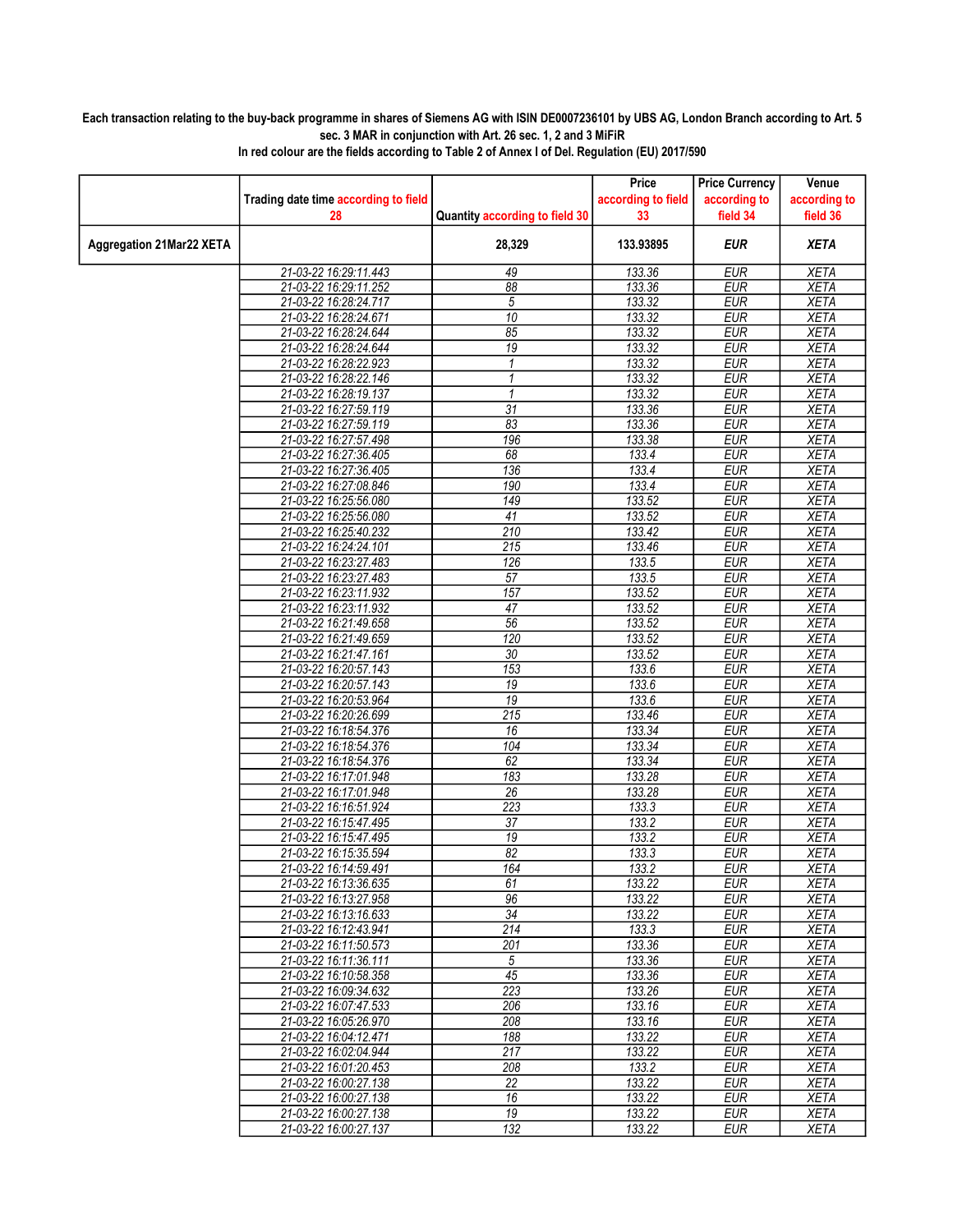| 21-03-22 15:58:51.900 | 188              | 133.28 | <b>EUR</b> | <b>XETA</b> |
|-----------------------|------------------|--------|------------|-------------|
| 21-03-22 15:57:04.434 | 196              | 133.5  | EUR        | <b>XETA</b> |
| 21-03-22 15:55:10.204 | 218              | 133.3  | <b>EUR</b> | <b>XETA</b> |
| 21-03-22 15:53:45.494 | 209              | 133.38 | <b>EUR</b> | <b>XETA</b> |
| 21-03-22 15:53:43.872 | 180              | 133.4  | <b>EUR</b> | <b>XETA</b> |
| 21-03-22 15:52:35.346 | 202              | 133.12 | <b>EUR</b> | <b>XETA</b> |
| 21-03-22 15:49:23.450 | 221              | 132.98 | <b>EUR</b> | <b>XETA</b> |
|                       |                  |        |            |             |
| 21-03-22 15:47:25.738 | 210              | 132.98 | <b>EUR</b> | <b>XETA</b> |
| 21-03-22 15:45:23.138 | 177              | 132.98 | <b>EUR</b> | <b>XETA</b> |
| 21-03-22 15:45:23.138 | 48               | 132.98 | <b>EUR</b> | <b>XETA</b> |
| 21-03-22 15:43:47.265 | 211              | 133.16 | <b>EUR</b> | <b>XETA</b> |
| 21-03-22 15:43:47.278 | 43               | 133.14 | <b>EUR</b> | <b>XETA</b> |
| 21-03-22 15:43:47.278 | 173              | 133.14 | <b>EUR</b> | <b>XETA</b> |
| 21-03-22 15:41:31.714 | 216              | 133.2  | <b>EUR</b> | <b>XETA</b> |
| 21-03-22 15:39:05.742 | 215              | 133.18 | <b>EUR</b> | <b>XETA</b> |
| 21-03-22 15:37:43.360 | 198              | 133.1  | <b>EUR</b> | <b>XETA</b> |
| 21-03-22 15:37:43.360 | 24               | 133.1  | <b>EUR</b> | <b>XETA</b> |
| 21-03-22 15:35:12.035 | 108              | 133.18 | <b>EUR</b> | <b>XETA</b> |
| 21-03-22 15:35:12.035 | 77               | 133.18 | <b>EUR</b> | <b>XETA</b> |
| 21-03-22 15:34:59.363 | 190              | 133.2  | <b>EUR</b> | <b>XETA</b> |
| 21-03-22 15:33:42.931 | 205              | 133.16 | <b>EUR</b> | <b>XETA</b> |
| 21-03-22 15:32:19.289 | 214              | 133.18 | <b>EUR</b> | <b>XETA</b> |
|                       | 185              | 133.14 | <b>EUR</b> |             |
| 21-03-22 15:29:35.994 |                  |        |            | <b>XETA</b> |
| 21-03-22 15:28:05.766 | 213              | 133.12 | <b>EUR</b> | <b>XETA</b> |
| 21-03-22 15:26:00.850 | 203              | 133.12 | <b>EUR</b> | <b>XETA</b> |
| 21-03-22 15:25:05.158 | 75               | 133.1  | <b>EUR</b> | <b>XETA</b> |
| 21-03-22 15:24:30.291 | 222              | 133.14 | <b>EUR</b> | <b>XETA</b> |
| 21-03-22 15:24:02.084 | 191              | 133.2  | <b>EUR</b> | <b>XETA</b> |
| 21-03-22 15:22:06.917 | 182              | 132.84 | <b>EUR</b> | <b>XETA</b> |
| 21-03-22 15:20:07.628 | $\overline{202}$ | 132.6  | <b>EUR</b> | <b>XETA</b> |
| 21-03-22 15:18:22.648 | $\overline{4}$   | 132.8  | <b>EUR</b> | <b>XETA</b> |
| 21-03-22 15:18:22.648 | 176              | 132.8  | <b>EUR</b> | <b>XETA</b> |
| 21-03-22 15:17:39.263 | 186              | 132.84 | <b>EUR</b> | <b>XETA</b> |
| 21-03-22 15:15:15.634 | 204              | 132.68 | <b>EUR</b> | <b>XETA</b> |
| 21-03-22 15:14:46.113 | 102              | 132.7  | <b>EUR</b> | <b>XETA</b> |
| 21-03-22 15:14:46.112 | 95               | 132.7  | <b>EUR</b> | <b>XETA</b> |
| 21-03-22 15:13:15.047 | 193              | 132.64 | <b>EUR</b> | <b>XETA</b> |
| 21-03-22 15:11:33.612 | 183              | 132.7  | <b>EUR</b> | <b>XETA</b> |
| 21-03-22 15:10:14.517 | 93               | 132.66 | <b>EUR</b> | <b>XETA</b> |
|                       |                  |        |            |             |
| 21-03-22 15:09:56.898 | 126              | 132.66 | <b>EUR</b> | <b>XETA</b> |
| 21-03-22 15:07:54.863 | 207              | 132.8  | <b>EUR</b> | <b>XETA</b> |
| 21-03-22 15:07:54.863 | $\overline{7}$   | 132.8  | <b>EUR</b> | <b>XETA</b> |
| 21-03-22 15:06:29.859 | 201              | 132.78 | EUR        | <b>XETA</b> |
| 21-03-22 15:05:38.628 | 156              | 133.04 | <b>EUR</b> | <b>XETA</b> |
| 21-03-22 15:05:38.628 | 51               | 133.04 | <b>EUR</b> | <b>XETA</b> |
| 21-03-22 15:03:41.513 | 155              | 133.22 | <b>EUR</b> | <b>XETA</b> |
| 21-03-22 15:03:41.513 | 67               | 133.22 | <b>EUR</b> | <b>XETA</b> |
| 21-03-22 15:01:58.514 | 225              | 133.44 | <b>EUR</b> | <b>XETA</b> |
| 21-03-22 14:59:38.131 | 195              | 133.36 | <b>EUR</b> | <b>XETA</b> |
| 21-03-22 14:57:53.892 | 225              | 133.22 | <b>EUR</b> | <b>XETA</b> |
| 21-03-22 14:56:43.315 | 184              | 133.16 | <b>EUR</b> | <b>XETA</b> |
| 21-03-22 14:56:35.096 | 45               | 133.1  | <b>EUR</b> | <b>XETA</b> |
| 21-03-22 14:56:35.086 | 188              | 133.08 | <b>EUR</b> | <b>XETA</b> |
| 21-03-22 14:54:15.870 | 181              | 132.62 | <b>EUR</b> | <b>XETA</b> |
| 21-03-22 14:52:28.813 | $\overline{224}$ | 132.6  | <b>EUR</b> | <b>XETA</b> |
| 21-03-22 14:50:53.363 | 216              | 132.4  | <b>EUR</b> | <b>XETA</b> |
| 21-03-22 14:49:36.500 | 73               | 132.16 | <b>EUR</b> | <b>XETA</b> |
| 21-03-22 14:48:21.124 | 112              | 132.22 | <b>EUR</b> | <b>XETA</b> |
| 21-03-22 14:48:21.124 | 88               | 132.22 | <b>EUR</b> | <b>XETA</b> |
|                       |                  |        |            |             |
| 21-03-22 14:48:21.124 | 74               | 132.22 | <b>EUR</b> | <b>XETA</b> |
| 21-03-22 14:48:15.974 | 73               | 132.22 | <b>EUR</b> | <b>XETA</b> |
| 21-03-22 14:48:15.974 | 66               | 132.22 | <b>EUR</b> | <b>XETA</b> |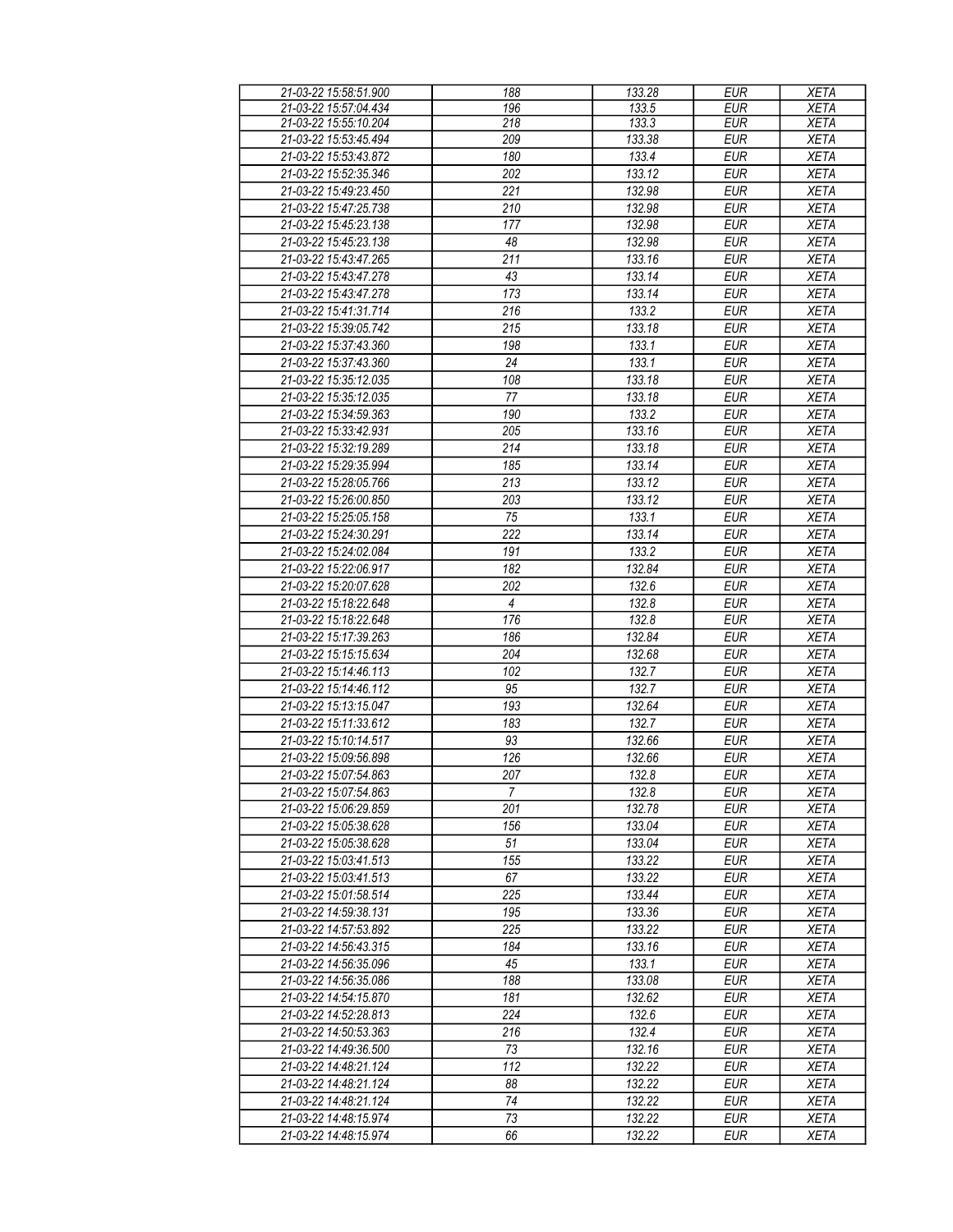| 21-03-22 14:46:20.612 | 181              | 132.1  | <b>EUR</b>       | <b>XETA</b> |
|-----------------------|------------------|--------|------------------|-------------|
| 21-03-22 14:39:28.617 | 213              | 132.14 | <b>EUR</b>       | <b>XETA</b> |
| 21-03-22 14:39:28.617 | 26               | 132.14 | <b>EUR</b>       | <b>XETA</b> |
| 21-03-22 14:39:28.617 | 189              | 132.14 | <b>EUR</b>       | <b>XETA</b> |
| 21-03-22 14:32:06.322 | 192              | 132.14 | <b>EUR</b>       | <b>XETA</b> |
| 21-03-22 14:27:26.538 | 128              | 132.66 | <b>EUR</b>       | <b>XETA</b> |
| 21-03-22 14:27:26.537 | 77               | 132.66 | <b>EUR</b>       | <b>XETA</b> |
| 21-03-22 14:25:14.781 | 186              | 133.06 | <b>EUR</b>       | <b>XETA</b> |
| 21-03-22 14:18:46.399 | 164              | 133.36 | <b>EUR</b>       | <b>XETA</b> |
| 21-03-22 14:17:19.589 | 123              | 133.34 | <b>EUR</b>       | <b>XETA</b> |
| 21-03-22 14:17:19.589 | 68               | 133.34 | <b>EUR</b>       | <b>XETA</b> |
| 21-03-22 14:09:44.822 | 217              | 133.38 | <b>EUR</b>       | <b>XETA</b> |
| 21-03-22 14:04:49.846 | 222              | 133.58 | <b>EUR</b>       | <b>XETA</b> |
| 21-03-22 14:03:29.071 | 78               | 133.7  | <b>EUR</b>       | <b>XETA</b> |
| 21-03-22 14:03:20.862 | 134              | 133.7  | <b>EUR</b>       | <b>XETA</b> |
| 21-03-22 13:57:43.108 | 181              | 133.76 | <b>EUR</b>       | <b>XETA</b> |
| 21-03-22 13:53:32.422 | 128              | 133.72 | <b>EUR</b>       | <b>XETA</b> |
| 21-03-22 13:53:32.422 | 94               | 133.72 | <b>EUR</b>       | <b>XETA</b> |
| 21-03-22 13:49:49.291 | 214              | 134    | <b>EUR</b>       | <b>XETA</b> |
| 21-03-22 13:43:42.532 | 188              | 134.62 | <b>EUR</b>       | <b>XETA</b> |
| 21-03-22 13:40:35.326 | 24               | 134.78 | <b>EUR</b>       | <b>XETA</b> |
|                       |                  |        | <b>EUR</b>       |             |
| 21-03-22 13:40:35.326 | 75<br>107        | 134.78 | <b>EUR</b>       | <b>XETA</b> |
| 21-03-22 13:40:35.326 |                  | 134.78 |                  | <b>XETA</b> |
| 21-03-22 13:36:10.897 | 209              | 134.94 | <b>EUR</b>       | <b>XETA</b> |
| 21-03-22 13:32:50.395 | 46               | 134.88 | <b>EUR</b>       | <b>XETA</b> |
| 21-03-22 13:32:50.395 | 175              | 134.88 | <b>EUR</b>       | <b>XETA</b> |
| 21-03-22 13:32:49.286 | $\mathbf{1}$     | 134.88 | <b>EUR</b>       | <b>XETA</b> |
| 21-03-22 13:20:26.238 | 118              | 135.14 | <b>EUR</b>       | <b>XETA</b> |
| 21-03-22 13:20:26.238 | 101              | 135.14 | <b>EUR</b>       | <b>XETA</b> |
| 21-03-22 13:19:17.833 | 206              | 135.2  | <b>EUR</b>       | <b>XETA</b> |
| 21-03-22 13:06:38.137 | 188              | 135.02 | <b>EUR</b>       | <b>XETA</b> |
| 21-03-22 13:00:13.917 | 199              | 134.82 | <b>EUR</b>       | <b>XETA</b> |
| 21-03-22 12:50:52.629 | 190              | 134.92 | <b>EUR</b>       | <b>XETA</b> |
| 21-03-22 12:40:03.835 | 196              | 135.2  | <b>EUR</b>       | <b>XETA</b> |
| 21-03-22 12:35:28.820 | 80               | 135.18 | <b>EUR</b>       | <b>XETA</b> |
| 21-03-22 12:35:28.820 | 125              | 135.18 | <b>EUR</b>       | <b>XETA</b> |
| 21-03-22 12:28:22.135 | 72               | 135.22 | <b>EUR</b>       | <b>XETA</b> |
| 21-03-22 12:22:11.327 | 134              | 135.22 | <b>EUR</b>       | <b>XETA</b> |
| 21-03-22 12:22:11.327 | 50               | 135.22 | <b>EUR</b>       | <b>XETA</b> |
| 21-03-22 12:12:07.593 | 208              | 135.4  | <b>EUR</b>       | <b>XETA</b> |
| 21-03-22 12:03:06.347 | $\overline{219}$ | 135.28 | EUR              | <b>XETA</b> |
| 21-03-22 12:02:10.096 | 222              | 135.16 | <b>EUR</b>       | <b>XETA</b> |
| 21-03-22 11:48:49.083 | 48               | 135.52 | <b>EUR</b>       | <b>XETA</b> |
| 21-03-22 11:48:49.082 | 115              | 135.52 | $E\overline{UR}$ | <b>XETA</b> |
| 21-03-22 11:48:49.082 | 48               | 135.52 | <b>EUR</b>       | <b>XETA</b> |
| 21-03-22 11:44:26.597 | 185              | 135.62 | <b>EUR</b>       | <b>XETA</b> |
| 21-03-22 11:31:24.527 | 191              | 135.54 | <b>EUR</b>       | <b>XETA</b> |
| 21-03-22 11:25:53.206 | 182              | 135.5  | <b>EUR</b>       | <b>XETA</b> |
| 21-03-22 11:13:45.253 | 186              | 135.66 | <b>EUR</b>       | <b>XETA</b> |
| 21-03-22 11:10:25.612 | 186              | 135.7  | <b>EUR</b>       | <b>XETA</b> |
| 21-03-22 10:56:31.427 | 217              | 135.6  | <b>EUR</b>       | <b>XETA</b> |
| 21-03-22 10:53:31.680 | 63               | 135.52 | <b>EUR</b>       | <b>XETA</b> |
| 21-03-22 10:53:31.680 | 132              | 135.52 | <b>EUR</b>       | <b>XETA</b> |
| 21-03-22 10:42:56.154 | 216              | 135.62 | <b>EUR</b>       | <b>XETA</b> |
| 21-03-22 10:35:45.343 | 208              | 135.6  | <b>EUR</b>       | <b>XETA</b> |
| 21-03-22 10:27:24.195 | 182              | 135.56 | <b>EUR</b>       | XETA        |
| 21-03-22 10:21:43.038 | 46               | 135.7  | <b>EUR</b>       | <b>XETA</b> |
| 21-03-22 10:21:43.038 | 145              | 135.7  | <b>EUR</b>       | <b>XETA</b> |
| 21-03-22 10:11:38.075 | 202              | 135.62 | <b>EUR</b>       | <b>XETA</b> |
| 21-03-22 10:06:11.860 | 181              | 135.52 | <b>EUR</b>       | <b>XETA</b> |
| 21-03-22 10:06:11.860 | 30               | 135.52 | <b>EUR</b>       | <b>XETA</b> |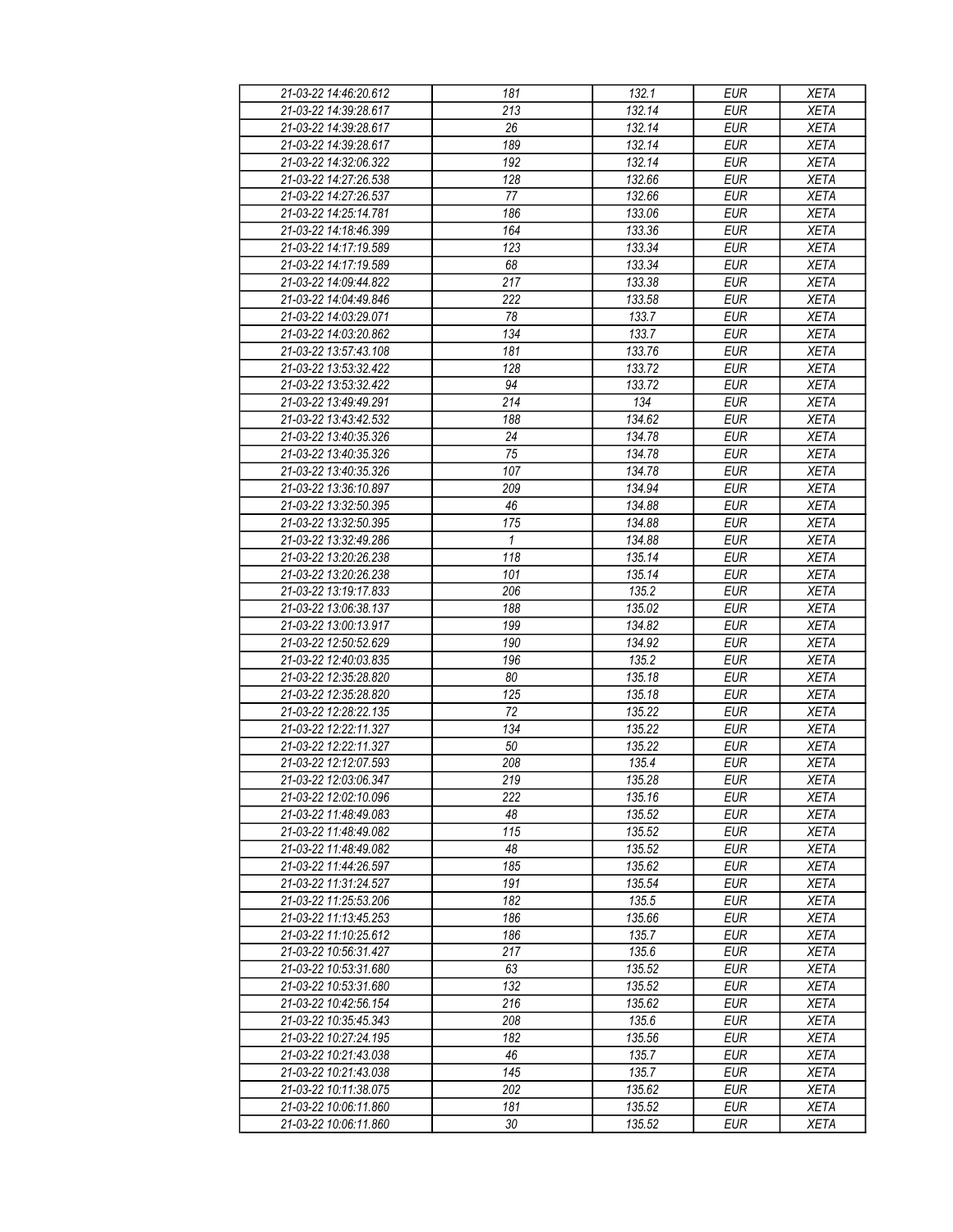| 21-03-22 09:54:33.868 | 220             | 135.24 | <b>EUR</b> | <b>XETA</b> |
|-----------------------|-----------------|--------|------------|-------------|
| 21-03-22 09:53:37.976 | 20              | 135.16 | <b>EUR</b> | <b>XETA</b> |
| 21-03-22 09:53:20.836 | 210             | 135.2  | <b>EUR</b> | <b>XETA</b> |
| 21-03-22 09:39:05.534 | 89              | 135.32 | <b>EUR</b> | <b>XETA</b> |
| 21-03-22 09:39:05.534 | 101             | 135.32 | <b>EUR</b> | <b>XETA</b> |
| 21-03-22 09:37:27.838 | 174             | 135.38 | <b>EUR</b> | <b>XETA</b> |
| 21-03-22 09:37:01.885 | 32              | 135.38 | <b>EUR</b> | <b>XETA</b> |
| 21-03-22 09:37:01.885 | 18              | 135.38 | <b>EUR</b> | <b>XETA</b> |
| 21-03-22 09:23:28.636 | 78              | 135.44 | <b>EUR</b> | <b>XETA</b> |
| 21-03-22 09:23:28.636 | 130             | 135.44 | <b>EUR</b> | <b>XETA</b> |
| 21-03-22 09:22:12.912 | 215             | 135.34 | <b>EUR</b> | <b>XETA</b> |
| 21-03-22 09:09:28 108 | 207             | 135.22 | <b>EUR</b> | <b>XETA</b> |
| 21-03-22 09:08:09.837 | 86              | 135.12 | <b>EUR</b> | <b>XETA</b> |
| 21-03-22 09:08:09.837 | 39              | 135.12 | <b>EUR</b> | <b>XETA</b> |
| 21-03-22 09:08:09.837 | $\overline{88}$ | 135.12 | <b>EUR</b> | <b>XETA</b> |
| 21-03-22 09:03:07.549 | 190             | 135    | <b>EUR</b> | <b>XETA</b> |
| 21-03-22 08:57:35.476 | 187             | 135.22 | <b>EUR</b> | <b>XETA</b> |
| 21-03-22 08:52:43.948 | 110             | 135.46 | <b>EUR</b> | <b>XETA</b> |
| 21-03-22 08:52:43.948 | 72              | 135.46 | <b>EUR</b> | <b>XETA</b> |
| 21-03-22 08:45:35.238 | 207             | 135.8  | <b>EUR</b> | <b>XETA</b> |
| 21-03-22 08:40:39.917 | 140             | 136.08 | <b>EUR</b> | <b>XETA</b> |
| 21-03-22 08:40:39.917 | 64              | 136.08 | <b>EUR</b> | <b>XETA</b> |
| 21-03-22 08:33:08.242 | 189             | 135.88 | <b>EUR</b> | <b>XETA</b> |
| 21-03-22 08:33:05.097 | 69              | 135.92 | <b>EUR</b> | <b>XETA</b> |
| 21-03-22 08:33:05.097 | 152             | 135.92 | <b>EUR</b> | <b>XETA</b> |
| 21-03-22 08:28:18.952 | 139             | 135.16 | <b>EUR</b> | <b>XETA</b> |
| 21-03-22 08:28:18.952 | 60              | 135.16 | <b>EUR</b> | <b>XETA</b> |
| 21-03-22 08:23:39.544 | 109             | 135.46 | <b>EUR</b> | <b>XETA</b> |
| 21-03-22 08:23:39.544 | 75              | 135.46 | <b>EUR</b> | <b>XETA</b> |
| 21-03-22 08:23:29.930 | 183             | 135.5  | <b>EUR</b> | <b>XETA</b> |
| 21-03-22 08:17:42.078 | 189             | 135.52 | <b>EUR</b> | <b>XETA</b> |
| 21-03-22 08:15:33.419 | 214             | 135.5  | <b>EUR</b> | <b>XETA</b> |
| 21-03-22 08:10:53.257 | 203             | 135.82 | <b>EUR</b> | <b>XETA</b> |
| 21-03-22 08:08:22.937 | 200             | 135.36 | <b>EUR</b> | <b>XETA</b> |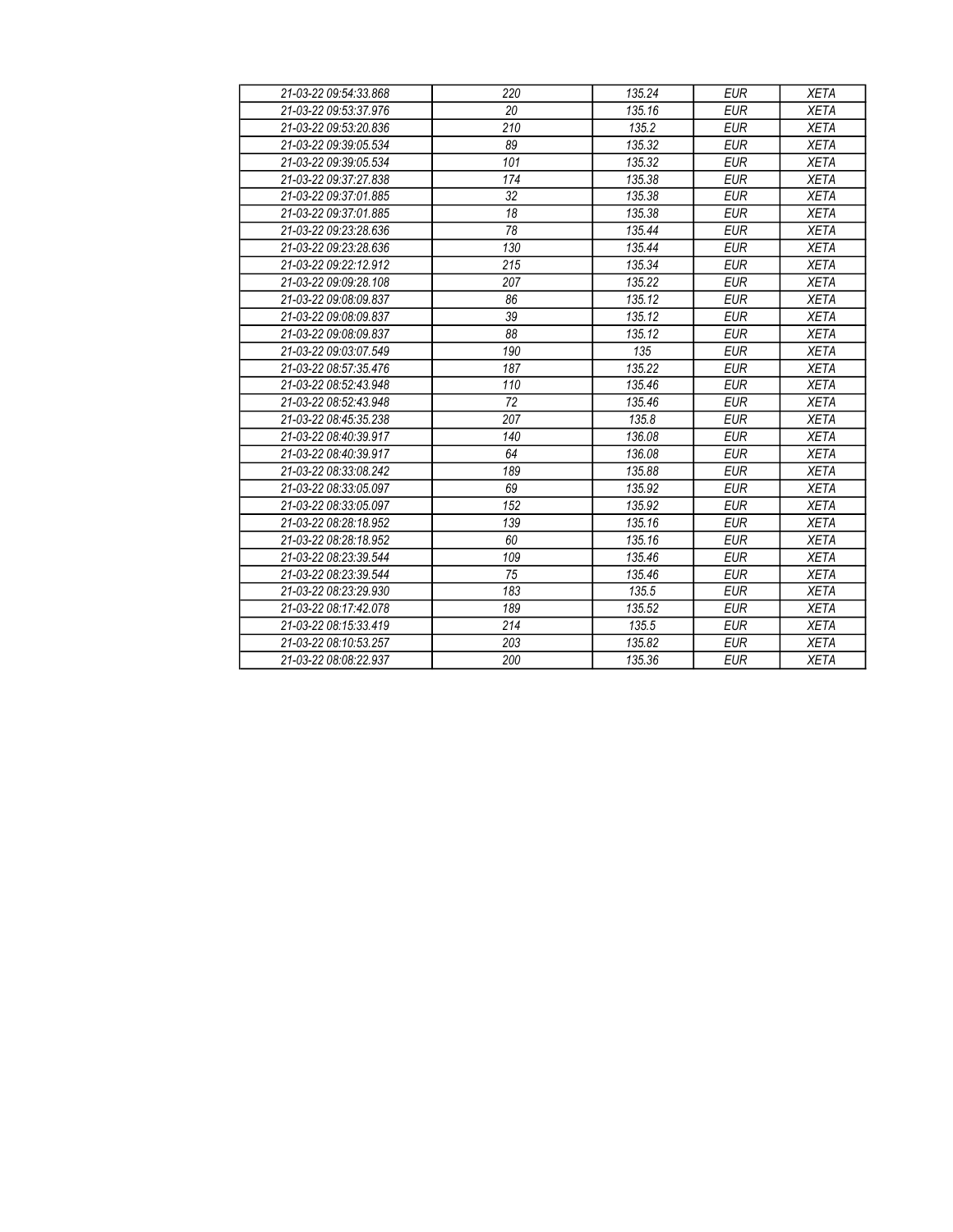## Each order relating to the buy-back programme above according to Art. 5 sec. 3 MAR in conjunction with Art. 25 sec. 1 and 2 MiFiR

In red colour are the fields according to Table 2 of the Annex of Del. Regulation (EU) 2017/580; alternatively you may report the

| Date and Time according to field 9 | <b>Segment MIC code</b><br>according to field 16 | <b>Transaction price</b><br>according to field 28 | <b>Price currency according</b><br>to field 29 | <b>Buy-sell indicator</b><br>according to field 32 |
|------------------------------------|--------------------------------------------------|---------------------------------------------------|------------------------------------------------|----------------------------------------------------|
| 21-03-22 16:29:11.443              | <b>XETA</b>                                      | 133.36                                            | <b>EUR</b>                                     | <b>BUY</b>                                         |
| 21-03-22 16:29:11.252              | <b>XETA</b>                                      | 133.36                                            | <b>EUR</b>                                     | <b>BUY</b>                                         |
| 21-03-22 16:28:24.717              | <b>XETA</b>                                      | 133.32                                            | <b>EUR</b>                                     | <b>BUY</b>                                         |
| 21-03-22 16:28:24.671              | <b>XETA</b>                                      | 133.32                                            | <b>EUR</b>                                     | <b>BUY</b>                                         |
| 21-03-22 16:28:24.644              | <b>XETA</b>                                      | 133.32                                            | <b>EUR</b>                                     | <b>BUY</b>                                         |
| 21-03-22 16:28:24.644              | <b>XETA</b>                                      | 133.32                                            | <b>EUR</b>                                     | <b>BUY</b>                                         |
| 21-03-22 16:28:22.923              | <b>XETA</b>                                      | 133.32                                            | <b>EUR</b>                                     | <b>BUY</b>                                         |
| 21-03-22 16:28:22.146              | <b>XETA</b>                                      | 133.32                                            | <b>EUR</b>                                     | <b>BUY</b>                                         |
| 21-03-22 16:28:19.137              | <b>XETA</b>                                      | 133.32                                            | <b>EUR</b>                                     | <b>BUY</b>                                         |
| 21-03-22 16:27:59.119              | <b>XETA</b>                                      | 133.36                                            | <b>EUR</b>                                     | <b>BUY</b>                                         |
| 21-03-22 16:27:59.119              | <b>XETA</b>                                      | 133.36                                            | <b>EUR</b>                                     | <b>BUY</b>                                         |
| 21-03-22 16:27:57.498              | <b>XETA</b>                                      | 133.38                                            | <b>EUR</b>                                     | <b>BUY</b>                                         |
| 21-03-22 16:27:36.405              | <b>XETA</b>                                      | 133.4                                             | <b>EUR</b>                                     | <b>BUY</b>                                         |
| 21-03-22 16:27:36.405              | <b>XETA</b>                                      | 133.4                                             | <b>EUR</b>                                     | <b>BUY</b>                                         |
| 21-03-22 16:27:08.846              | <b>XETA</b>                                      | 133.4                                             | <b>EUR</b>                                     | <b>BUY</b>                                         |
| 21-03-22 16:25:56.080              | <b>XETA</b>                                      | 133.52                                            | <b>EUR</b>                                     | <b>BUY</b>                                         |
| 21-03-22 16:25:56.080              | <b>XETA</b>                                      | 133.52                                            | <b>EUR</b>                                     | <b>BUY</b>                                         |
| 21-03-22 16:25:40.232              | <b>XETA</b>                                      | 133.42                                            | <b>EUR</b>                                     | <b>BUY</b>                                         |
| 21-03-22 16:24:24.101              | <b>XETA</b>                                      | 133.46                                            | <b>EUR</b>                                     | <b>BUY</b>                                         |
| 21-03-22 16:23:27.483              | <b>XETA</b>                                      | 133.5                                             | <b>EUR</b>                                     | <b>BUY</b>                                         |
| 21-03-22 16:23:27.483              | <b>XETA</b>                                      | 133.5                                             | <b>EUR</b>                                     | <b>BUY</b>                                         |
| 21-03-22 16:23:11.932              | <b>XETA</b>                                      | 133.52                                            | <b>EUR</b>                                     | <b>BUY</b>                                         |
| 21-03-22 16:23:11.932              | <b>XETA</b>                                      | 133.52                                            | <b>EUR</b>                                     | <b>BUY</b>                                         |
| 21-03-22 16:21:49.658              | <b>XETA</b>                                      | 133.52                                            | <b>EUR</b>                                     | <b>BUY</b>                                         |
| 21-03-22 16:21:49.659              | <b>XETA</b>                                      | 133.52                                            | <b>EUR</b>                                     | <b>BUY</b>                                         |
| 21-03-22 16:21:47.161              | <b>XETA</b>                                      | 133.52                                            | <b>EUR</b>                                     | <b>BUY</b>                                         |
| 21-03-22 16:20:57.143              | <b>XETA</b>                                      | 133.6                                             | <b>EUR</b>                                     | <b>BUY</b>                                         |
| 21-03-22 16:20:57.143              | <b>XETA</b>                                      | 133.6                                             | <b>EUR</b>                                     | <b>BUY</b>                                         |
| 21-03-22 16:20:53.964              | <b>XETA</b>                                      | 133.6                                             | <b>EUR</b>                                     | <b>BUY</b>                                         |
| 21-03-22 16:20:26.699              | <b>XETA</b>                                      | 133.46                                            | <b>EUR</b>                                     | <b>BUY</b>                                         |
| 21-03-22 16:18:54.376              | <b>XETA</b>                                      | 133.34                                            | <b>EUR</b>                                     | <b>BUY</b>                                         |
| 21-03-22 16:18:54.376              | <b>XETA</b>                                      | 133.34                                            | <b>EUR</b>                                     | <b>BUY</b>                                         |
| 21-03-22 16:18:54.376              | <b>XETA</b>                                      | 133.34                                            | <b>EUR</b>                                     | <b>BUY</b>                                         |
| 21-03-22 16:17:01.948              | <b>XETA</b>                                      | 133.28                                            | <b>EUR</b>                                     | <b>BUY</b>                                         |
| 21-03-22 16:17:01.948              | <b>XETA</b>                                      | 133.28                                            | <b>EUR</b>                                     | <b>BUY</b>                                         |
| 21-03-22 16:16:51.924              | XETA                                             | 133.3                                             | <b>EUR</b>                                     | <b>BUY</b>                                         |
| 21-03-22 16:15:47.495              | <b>XETA</b>                                      | 133.2                                             | <b>EUR</b>                                     | <b>BUY</b>                                         |
| 21-03-22 16:15:47.495              | <b>XETA</b>                                      | 133.2                                             | <b>EUR</b>                                     | <b>BUY</b>                                         |
| 21-03-22 16:15:35.594              | <b>XETA</b>                                      | 133.3                                             | <b>EUR</b>                                     | <b>BUY</b>                                         |
| 21-03-22 16:14:59.491              | <b>XETA</b>                                      | 133.2                                             | <b>EUR</b>                                     | <b>BUY</b>                                         |
| 21-03-22 16:13:36.635              | <b>XETA</b>                                      | 133.22                                            | <b>EUR</b>                                     | <b>BUY</b>                                         |
| 21-03-22 16:13:27.958              | <b>XETA</b>                                      | 133.22                                            | <b>EUR</b>                                     | <b>BUY</b>                                         |
| 21-03-22 16:13:16.633              | <b>XETA</b>                                      | 133.22                                            | <b>EUR</b>                                     | <b>BUY</b>                                         |
| 21-03-22 16:12:43.941              | <b>XETA</b>                                      | 133.3                                             | <b>EUR</b>                                     | <b>BUY</b>                                         |
| 21-03-22 16:11:50.573              | <b>XETA</b>                                      | 133.36                                            | <b>EUR</b>                                     | <b>BUY</b>                                         |
| 21-03-22 16:11:36.111              | <b>XETA</b>                                      | 133.36                                            | <b>EUR</b>                                     | <b>BUY</b>                                         |
| 21-03-22 16:10:58.358              | <b>XETA</b>                                      | 133.36                                            | <b>EUR</b>                                     | <b>BUY</b>                                         |
| 21-03-22 16:09:34.632              | <b>XETA</b>                                      | 133.26                                            | <b>EUR</b>                                     | <b>BUY</b>                                         |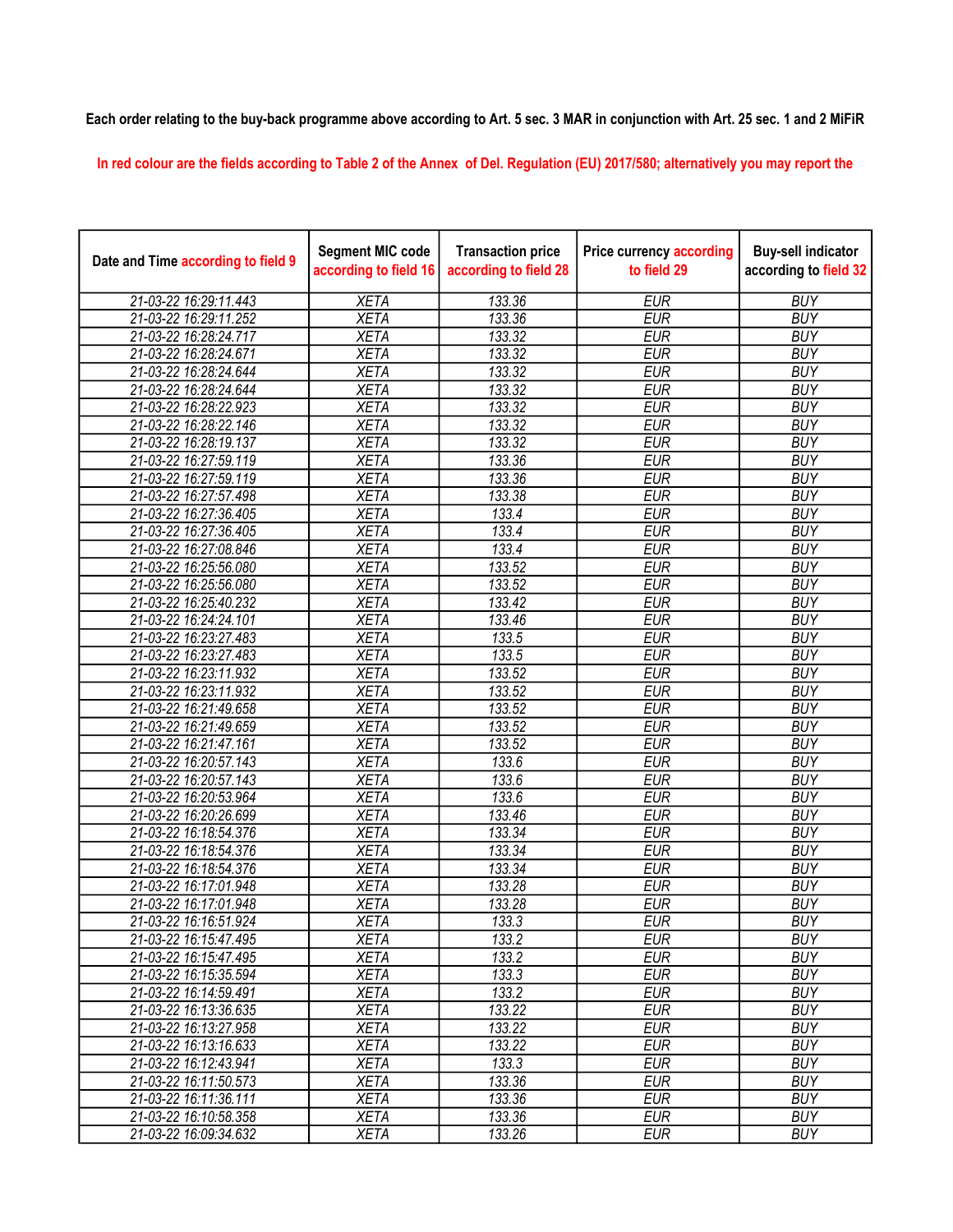| 21-03-22 16:07:47.533 | <b>XETA</b> | 133.16              | <b>EUR</b> | <b>BUY</b> |
|-----------------------|-------------|---------------------|------------|------------|
| 21-03-22 16:05:26.970 | <b>XETA</b> | 133.16              | <b>EUR</b> | <b>BUY</b> |
| 21-03-22 16:04:12.471 | <b>XETA</b> | $\overline{133.22}$ | <b>EUR</b> | <b>BUY</b> |
| 21-03-22 16:02:04.944 | <b>XETA</b> | 133.22              | <b>EUR</b> | <b>BUY</b> |
| 21-03-22 16:01:20.453 | <b>XETA</b> | 133.2               | <b>EUR</b> | <b>BUY</b> |
| 21-03-22 16:00:27.138 | <b>XETA</b> | 133.22              | <b>EUR</b> | <b>BUY</b> |
| 21-03-22 16:00:27.138 | <b>XETA</b> | 133.22              | <b>EUR</b> | <b>BUY</b> |
| 21-03-22 16:00:27.138 | <b>XETA</b> | 133.22              | <b>EUR</b> | <b>BUY</b> |
| 21-03-22 16:00:27.137 | <b>XETA</b> | 133.22              | <b>EUR</b> | <b>BUY</b> |
| 21-03-22 15:58:51.900 | <b>XETA</b> | 133.28              | <b>EUR</b> | <b>BUY</b> |
| 21-03-22 15:57:04.434 | <b>XETA</b> | 133.5               | <b>EUR</b> | <b>BUY</b> |
| 21-03-22 15:55:10.204 | <b>XETA</b> | 133.3               | <b>EUR</b> | <b>BUY</b> |
| 21-03-22 15:53:45.494 | <b>XETA</b> | 133.38              | <b>EUR</b> | <b>BUY</b> |
| 21-03-22 15:53:43.872 | <b>XETA</b> | 133.4               | <b>EUR</b> | <b>BUY</b> |
| 21-03-22 15:52:35.346 | <b>XETA</b> | 133.12              | <b>EUR</b> | <b>BUY</b> |
| 21-03-22 15:49:23.450 | <b>XETA</b> | 132.98              | <b>EUR</b> | <b>BUY</b> |
| 21-03-22 15:47:25.738 | <b>XETA</b> | 132.98              | <b>EUR</b> | <b>BUY</b> |
| 21-03-22 15:45:23.138 | <b>XETA</b> | 132.98              | <b>EUR</b> | <b>BUY</b> |
| 21-03-22 15:45:23.138 | <b>XETA</b> | 132.98              | <b>EUR</b> | <b>BUY</b> |
| 21-03-22 15:43:47.265 | <b>XETA</b> | 133.16              | <b>EUR</b> | <b>BUY</b> |
| 21-03-22 15:43:47.278 | <b>XETA</b> | 133.14              | <b>EUR</b> | <b>BUY</b> |
| 21-03-22 15:43:47.278 | <b>XETA</b> | 133.14              | <b>EUR</b> | <b>BUY</b> |
| 21-03-22 15:41:31.714 | <b>XETA</b> | 133.2               | <b>EUR</b> | <b>BUY</b> |
| 21-03-22 15:39:05.742 | <b>XETA</b> | 133.18              | <b>EUR</b> | <b>BUY</b> |
|                       |             |                     | <b>EUR</b> | <b>BUY</b> |
| 21-03-22 15:37:43.360 | <b>XETA</b> | 133.1               |            |            |
| 21-03-22 15:37:43.360 | <b>XETA</b> | 133.1               | <b>EUR</b> | <b>BUY</b> |
| 21-03-22 15:35:12.035 | <b>XETA</b> | 133.18              | <b>EUR</b> | <b>BUY</b> |
| 21-03-22 15:35:12.035 | <b>XETA</b> | 133.18              | <b>EUR</b> | <b>BUY</b> |
| 21-03-22 15:34:59.363 | <b>XETA</b> | 133.2               | <b>EUR</b> | <b>BUY</b> |
| 21-03-22 15:33:42.931 | <b>XETA</b> | 133.16              | <b>EUR</b> | <b>BUY</b> |
| 21-03-22 15:32:19.289 | <b>XETA</b> | 133.18              | <b>EUR</b> | <b>BUY</b> |
| 21-03-22 15:29:35.994 | <b>XETA</b> | 133.14              | <b>EUR</b> | <b>BUY</b> |
| 21-03-22 15:28:05.766 | <b>XETA</b> | 133.12              | <b>EUR</b> | <b>BUY</b> |
| 21-03-22 15:26:00.850 | <b>XETA</b> | 133.12              | <b>EUR</b> | <b>BUY</b> |
| 21-03-22 15:25:05.158 | <b>XETA</b> | 133.1               | <b>EUR</b> | <b>BUY</b> |
| 21-03-22 15:24:30.291 | <b>XETA</b> | 133.14              | <b>EUR</b> | <b>BUY</b> |
| 21-03-22 15:24:02.084 | <b>XETA</b> | 133.2               | EUR        | <b>BUY</b> |
| 21-03-22 15:22:06.917 | <b>XETA</b> | 132.84              | <b>EUR</b> | <b>BUY</b> |
| 21-03-22 15:20:07.628 | <b>XETA</b> | 132.6               | <b>EUR</b> | <b>BUY</b> |
| 21-03-22 15:18:22.648 | <b>XETA</b> | 132.8               | <b>EUR</b> | <b>BUY</b> |
| 21-03-22 15:18:22.648 | <b>XETA</b> | 132.8               | <b>EUR</b> | <b>BUY</b> |
| 21-03-22 15:17:39.263 | <b>XETA</b> | 132.84              | <b>EUR</b> | <b>BUY</b> |
|                       |             |                     |            |            |
| 21-03-22 15:15:15.634 | <b>XETA</b> | 132.68              | <b>EUR</b> | <b>BUY</b> |
| 21-03-22 15:14:46.113 | <b>XETA</b> | 132.7               | <b>EUR</b> | <b>BUY</b> |
| 21-03-22 15:14:46.112 | <b>XETA</b> | 132.7               | <b>EUR</b> | <b>BUY</b> |
| 21-03-22 15:13:15.047 | <b>XETA</b> | 132.64              | <b>EUR</b> | <b>BUY</b> |
| 21-03-22 15:11:33.612 | <b>XETA</b> | 132.7               | <b>EUR</b> | <b>BUY</b> |
| 21-03-22 15:10:14.517 | <b>XETA</b> | 132.66              | <b>EUR</b> | <b>BUY</b> |
| 21-03-22 15:09:56.898 | <b>XETA</b> | 132.66              | <b>EUR</b> | <b>BUY</b> |
| 21-03-22 15:07:54.863 | <b>XETA</b> | 132.8               | <b>EUR</b> | <b>BUY</b> |
| 21-03-22 15:07:54.863 | <b>XETA</b> | 132.8               | <b>EUR</b> | <b>BUY</b> |
| 21-03-22 15:06:29.859 | <b>XETA</b> | 132.78              | <b>EUR</b> | <b>BUY</b> |
| 21-03-22 15:05:38.628 | <b>XETA</b> | 133.04              | <b>EUR</b> | <b>BUY</b> |
| 21-03-22 15:05:38.628 | <b>XETA</b> | 133.04              | <b>EUR</b> | <b>BUY</b> |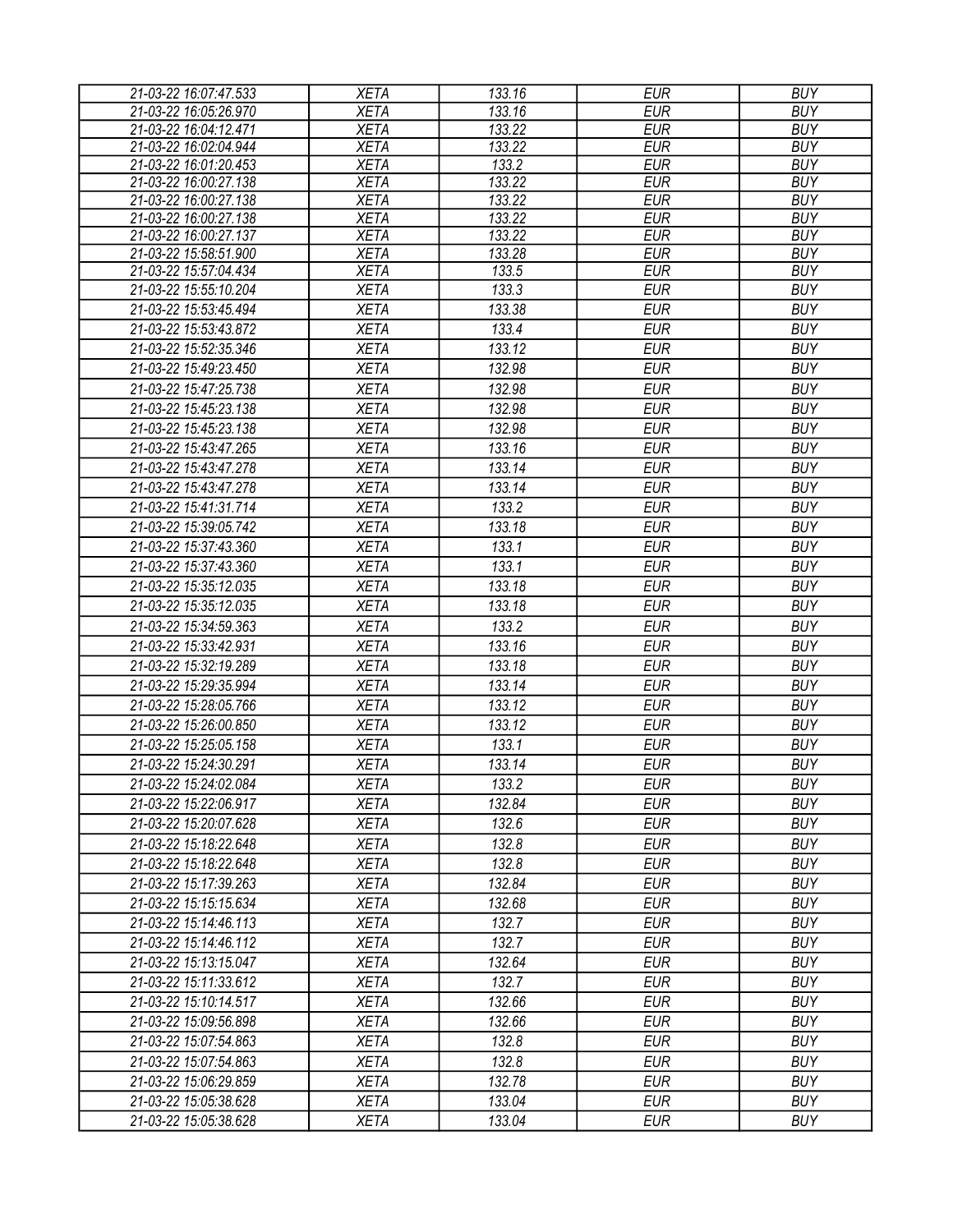| 21-03-22 15:03:41.513 | <b>XETA</b> | 133.22 | <b>EUR</b> | <b>BUY</b> |
|-----------------------|-------------|--------|------------|------------|
| 21-03-22 15:03:41.513 | <b>XETA</b> | 133.22 | <b>EUR</b> | <b>BUY</b> |
| 21-03-22 15:01:58.514 | <b>XETA</b> | 133.44 | <b>EUR</b> | <b>BUY</b> |
| 21-03-22 14:59:38.131 | <b>XETA</b> | 133.36 | <b>EUR</b> | <b>BUY</b> |
| 21-03-22 14:57:53.892 | <b>XETA</b> | 133.22 | <b>EUR</b> | <b>BUY</b> |
| 21-03-22 14:56:43.315 | <b>XETA</b> | 133.16 | <b>EUR</b> | <b>BUY</b> |
| 21-03-22 14:56:35.096 | <b>XETA</b> | 133.1  | <b>EUR</b> | <b>BUY</b> |
| 21-03-22 14:56:35.086 | <b>XETA</b> | 133.08 | <b>EUR</b> | <b>BUY</b> |
| 21-03-22 14:54:15.870 | <b>XETA</b> | 132.62 | <b>EUR</b> | <b>BUY</b> |
| 21-03-22 14:52:28.813 | <b>XETA</b> | 132.6  | <b>EUR</b> | <b>BUY</b> |
| 21-03-22 14:50:53.363 | <b>XETA</b> | 132.4  | <b>EUR</b> | <b>BUY</b> |
| 21-03-22 14:49:36.500 | <b>XETA</b> | 132.16 | <b>EUR</b> | <b>BUY</b> |
| 21-03-22 14:48:21.124 | <b>XETA</b> | 132.22 | <b>EUR</b> | <b>BUY</b> |
| 21-03-22 14:48:21.124 | <b>XETA</b> | 132.22 | <b>EUR</b> | <b>BUY</b> |
| 21-03-22 14:48:21.124 | <b>XETA</b> | 132.22 | <b>EUR</b> | <b>BUY</b> |
| 21-03-22 14:48:15.974 | <b>XETA</b> | 132.22 | <b>EUR</b> | <b>BUY</b> |
| 21-03-22 14:48:15.974 | <b>XETA</b> | 132.22 | <b>EUR</b> | <b>BUY</b> |
| 21-03-22 14:46:20.612 | <b>XETA</b> | 132.1  | <b>EUR</b> | <b>BUY</b> |
| 21-03-22 14:39:28.617 | <b>XETA</b> | 132.14 | <b>EUR</b> | <b>BUY</b> |
| 21-03-22 14:39:28.617 | <b>XETA</b> | 132.14 | <b>EUR</b> | <b>BUY</b> |
| 21-03-22 14:39:28.617 | <b>XETA</b> | 132.14 | <b>EUR</b> | <b>BUY</b> |
| 21-03-22 14:32:06.322 | <b>XETA</b> | 132.14 | <b>EUR</b> | <b>BUY</b> |
| 21-03-22 14:27:26.538 | <b>XETA</b> | 132.66 | <b>EUR</b> | <b>BUY</b> |
| 21-03-22 14:27:26.537 | <b>XETA</b> | 132.66 | <b>EUR</b> | <b>BUY</b> |
| 21-03-22 14:25:14.781 | <b>XETA</b> | 133.06 | <b>EUR</b> | <b>BUY</b> |
| 21-03-22 14:18:46.399 | <b>XETA</b> | 133.36 | <b>EUR</b> | <b>BUY</b> |
| 21-03-22 14:17:19.589 | <b>XETA</b> | 133.34 | <b>EUR</b> | <b>BUY</b> |
| 21-03-22 14:17:19.589 | <b>XETA</b> | 133.34 | <b>EUR</b> | <b>BUY</b> |
| 21-03-22 14:09:44.822 | <b>XETA</b> | 133.38 | <b>EUR</b> | <b>BUY</b> |
| 21-03-22 14:04:49.846 | <b>XETA</b> | 133.58 | <b>EUR</b> | <b>BUY</b> |
| 21-03-22 14:03:29.071 | <b>XETA</b> | 133.7  | <b>EUR</b> | <b>BUY</b> |
| 21-03-22 14:03:20.862 | <b>XETA</b> | 133.7  | <b>EUR</b> | <b>BUY</b> |
|                       | <b>XETA</b> | 133.76 | <b>EUR</b> | <b>BUY</b> |
| 21-03-22 13:57:43.108 |             |        |            | <b>BUY</b> |
| 21-03-22 13:53:32.422 | <b>XETA</b> | 133.72 | <b>EUR</b> |            |
| 21-03-22 13:53:32.422 | <b>XETA</b> | 133.72 | <b>EUR</b> | <b>BUY</b> |
| 21-03-22 13:49:49.291 | <b>XETA</b> | 134    | <b>EUR</b> | <b>BUY</b> |
| 21-03-22 13:43:42.532 | <b>XETA</b> | 134.62 | <b>EUR</b> | <b>BUY</b> |
| 21-03-22 13:40:35.326 | <b>XETA</b> | 134.78 | <b>EUR</b> | <b>BUY</b> |
| 21-03-22 13:40:35.326 | <b>XETA</b> | 134.78 | <b>EUR</b> | <b>BUY</b> |
| 21-03-22 13:40:35.326 | <b>XETA</b> | 134.78 | <b>EUR</b> | <b>BUY</b> |
| 21-03-22 13:36:10.897 | <b>XETA</b> | 134.94 | <b>EUR</b> | <b>BUY</b> |
| 21-03-22 13:32:50.395 | <b>XETA</b> | 134.88 | <b>EUR</b> | <b>BUY</b> |
| 21-03-22 13:32:50.395 | <b>XETA</b> | 134.88 | <b>EUR</b> | <b>BUY</b> |
| 21-03-22 13:32:49.286 | <b>XETA</b> | 134.88 | <b>EUR</b> | <b>BUY</b> |
| 21-03-22 13:20:26.238 | <b>XETA</b> | 135.14 | <b>EUR</b> | <b>BUY</b> |
| 21-03-22 13:20:26.238 | <b>XETA</b> | 135.14 | <b>EUR</b> | <b>BUY</b> |
| 21-03-22 13:19:17.833 | <b>XETA</b> | 135.2  | <b>EUR</b> | <b>BUY</b> |
| 21-03-22 13:06:38.137 | <b>XETA</b> | 135.02 | <b>EUR</b> | <b>BUY</b> |
| 21-03-22 13:00:13.917 | <b>XETA</b> | 134.82 | <b>EUR</b> | <b>BUY</b> |
| 21-03-22 12:50:52.629 | <b>XETA</b> | 134.92 | <b>EUR</b> | <b>BUY</b> |
| 21-03-22 12:40:03.835 | <b>XETA</b> | 135.2  | <b>EUR</b> | <b>BUY</b> |
| 21-03-22 12:35:28.820 | <b>XETA</b> | 135.18 | <b>EUR</b> | <b>BUY</b> |
| 21-03-22 12:35:28.820 | <b>XETA</b> | 135.18 | <b>EUR</b> | <b>BUY</b> |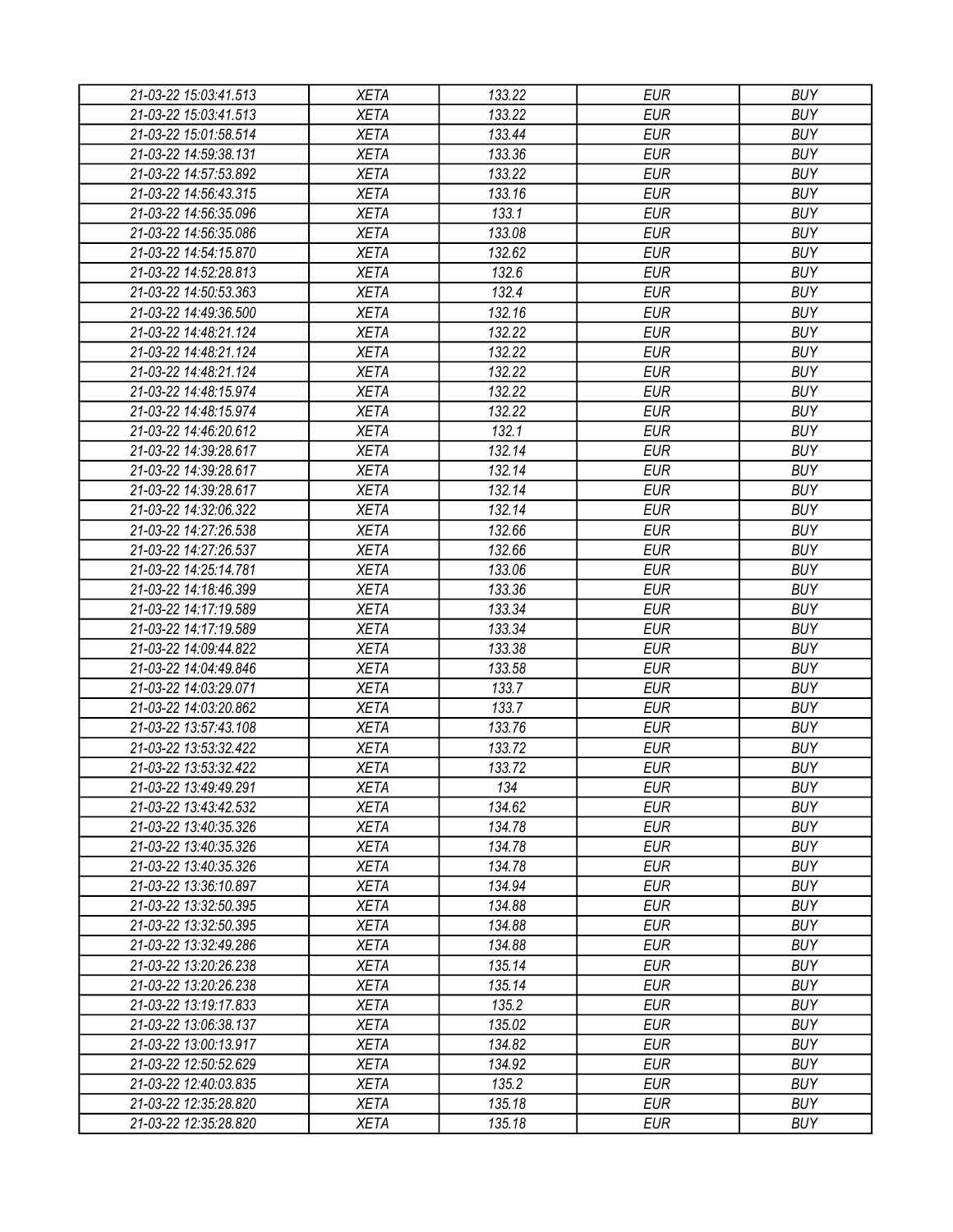| 21-03-22 12:28:22.135 | <b>XETA</b> | 135.22 | <b>EUR</b> | <b>BUY</b> |
|-----------------------|-------------|--------|------------|------------|
| 21-03-22 12:22:11.327 | <b>XETA</b> | 135.22 | <b>EUR</b> | <b>BUY</b> |
| 21-03-22 12:22:11.327 | <b>XETA</b> | 135.22 | <b>EUR</b> | <b>BUY</b> |
| 21-03-22 12:12:07.593 | <b>XETA</b> | 135.4  | <b>EUR</b> | <b>BUY</b> |
| 21-03-22 12:03:06.347 | <b>XETA</b> | 135.28 | <b>EUR</b> | <b>BUY</b> |
| 21-03-22 12:02:10.096 | <b>XETA</b> | 135.16 | <b>EUR</b> | <b>BUY</b> |
| 21-03-22 11:48:49.083 | <b>XETA</b> | 135.52 | <b>EUR</b> | <b>BUY</b> |
| 21-03-22 11:48:49.082 | <b>XETA</b> | 135.52 | <b>EUR</b> | <b>BUY</b> |
| 21-03-22 11:48:49.082 | <b>XETA</b> | 135.52 | <b>EUR</b> | <b>BUY</b> |
| 21-03-22 11:44:26.597 | <b>XETA</b> | 135.62 | <b>EUR</b> | <b>BUY</b> |
| 21-03-22 11:31:24.527 | <b>XETA</b> | 135.54 | <b>EUR</b> | <b>BUY</b> |
| 21-03-22 11:25:53.206 | <b>XETA</b> | 135.5  | <b>EUR</b> | <b>BUY</b> |
| 21-03-22 11:13:45.253 | <b>XETA</b> | 135.66 | <b>EUR</b> | <b>BUY</b> |
| 21-03-22 11:10:25.612 | <b>XETA</b> | 135.7  | <b>EUR</b> | <b>BUY</b> |
| 21-03-22 10:56:31.427 | <b>XETA</b> | 135.6  | <b>EUR</b> | <b>BUY</b> |
| 21-03-22 10:53:31.680 | <b>XETA</b> | 135.52 | <b>EUR</b> | <b>BUY</b> |
| 21-03-22 10:53:31.680 | <b>XETA</b> | 135.52 | <b>EUR</b> | <b>BUY</b> |
| 21-03-22 10:42:56.154 | <b>XETA</b> | 135.62 | <b>EUR</b> | <b>BUY</b> |
| 21-03-22 10:35:45.343 | <b>XETA</b> | 135.6  | <b>EUR</b> | <b>BUY</b> |
| 21-03-22 10:27:24.195 | <b>XETA</b> | 135.56 | <b>EUR</b> | <b>BUY</b> |
| 21-03-22 10:21:43.038 | <b>XETA</b> | 135.7  | <b>EUR</b> | <b>BUY</b> |
| 21-03-22 10:21:43.038 | <b>XETA</b> | 135.7  | <b>EUR</b> | <b>BUY</b> |
| 21-03-22 10:11:38.075 | <b>XETA</b> | 135.62 | <b>EUR</b> | <b>BUY</b> |
| 21-03-22 10:06:11.860 | <b>XETA</b> | 135.52 | <b>EUR</b> | <b>BUY</b> |
| 21-03-22 10:06:11.860 | <b>XETA</b> | 135.52 | <b>EUR</b> | <b>BUY</b> |
| 21-03-22 09:54:33.868 | <b>XETA</b> | 135.24 | <b>EUR</b> | <b>BUY</b> |
| 21-03-22 09:53:37.976 | <b>XETA</b> | 135.16 | <b>EUR</b> | <b>BUY</b> |
| 21-03-22 09:53:20.836 | <b>XETA</b> | 135.2  | <b>EUR</b> | <b>BUY</b> |
| 21-03-22 09:39:05.534 | <b>XETA</b> | 135.32 | <b>EUR</b> | <b>BUY</b> |
| 21-03-22 09:39:05.534 | <b>XETA</b> | 135.32 | <b>EUR</b> | <b>BUY</b> |
| 21-03-22 09:37:27.838 | <b>XETA</b> | 135.38 | <b>EUR</b> | <b>BUY</b> |
| 21-03-22 09:37:01.885 | <b>XETA</b> | 135.38 | <b>EUR</b> | <b>BUY</b> |
|                       |             |        | <b>EUR</b> | <b>BUY</b> |
| 21-03-22 09:37:01.885 | <b>XETA</b> | 135.38 |            |            |
| 21-03-22 09:23:28.636 | <b>XETA</b> | 135.44 | <b>EUR</b> | <b>BUY</b> |
| 21-03-22 09:23:28.636 | <b>XETA</b> | 135.44 | <b>EUR</b> | <b>BUY</b> |
| 21-03-22 09:22:12.912 | <b>XETA</b> | 135.34 | <b>EUR</b> | <b>BUY</b> |
| 21-03-22 09:09:28.108 | <b>XETA</b> | 135.22 | <b>EUR</b> | <b>BUY</b> |
| 21-03-22 09:08:09.837 | <b>XETA</b> | 135.12 | <b>EUR</b> | <b>BUY</b> |
| 21-03-22 09:08:09.837 | <b>XETA</b> | 135.12 | <b>EUR</b> | <b>BUY</b> |
| 21-03-22 09:08:09.837 | <b>XETA</b> | 135.12 | <b>EUR</b> | <b>BUY</b> |
| 21-03-22 09:03:07.549 | <b>XETA</b> | 135    | <b>EUR</b> | <b>BUY</b> |
| 21-03-22 08:57:35.476 | <b>XETA</b> | 135.22 | <b>EUR</b> | <b>BUY</b> |
| 21-03-22 08:52:43.948 | <b>XETA</b> | 135.46 | <b>EUR</b> | <b>BUY</b> |
| 21-03-22 08:52:43.948 | <b>XETA</b> | 135.46 | <b>EUR</b> | <b>BUY</b> |
| 21-03-22 08:45:35.238 | <b>XETA</b> | 135.8  | <b>EUR</b> | <b>BUY</b> |
| 21-03-22 08:40:39.917 | <b>XETA</b> | 136.08 | <b>EUR</b> | <b>BUY</b> |
| 21-03-22 08:40:39.917 | <b>XETA</b> | 136.08 | <b>EUR</b> | <b>BUY</b> |
| 21-03-22 08:33:08.242 | <b>XETA</b> | 135.88 | <b>EUR</b> | <b>BUY</b> |
| 21-03-22 08:33:05.097 | <b>XETA</b> | 135.92 | <b>EUR</b> | <b>BUY</b> |
| 21-03-22 08:33:05.097 | <b>XETA</b> | 135.92 | <b>EUR</b> | <b>BUY</b> |
| 21-03-22 08:28:18.952 | <b>XETA</b> | 135.16 | <b>EUR</b> | <b>BUY</b> |
| 21-03-22 08:28:18.952 | <b>XETA</b> | 135.16 | <b>EUR</b> | <b>BUY</b> |
| 21-03-22 08:23:39.544 | <b>XETA</b> | 135.46 | <b>EUR</b> | <b>BUY</b> |